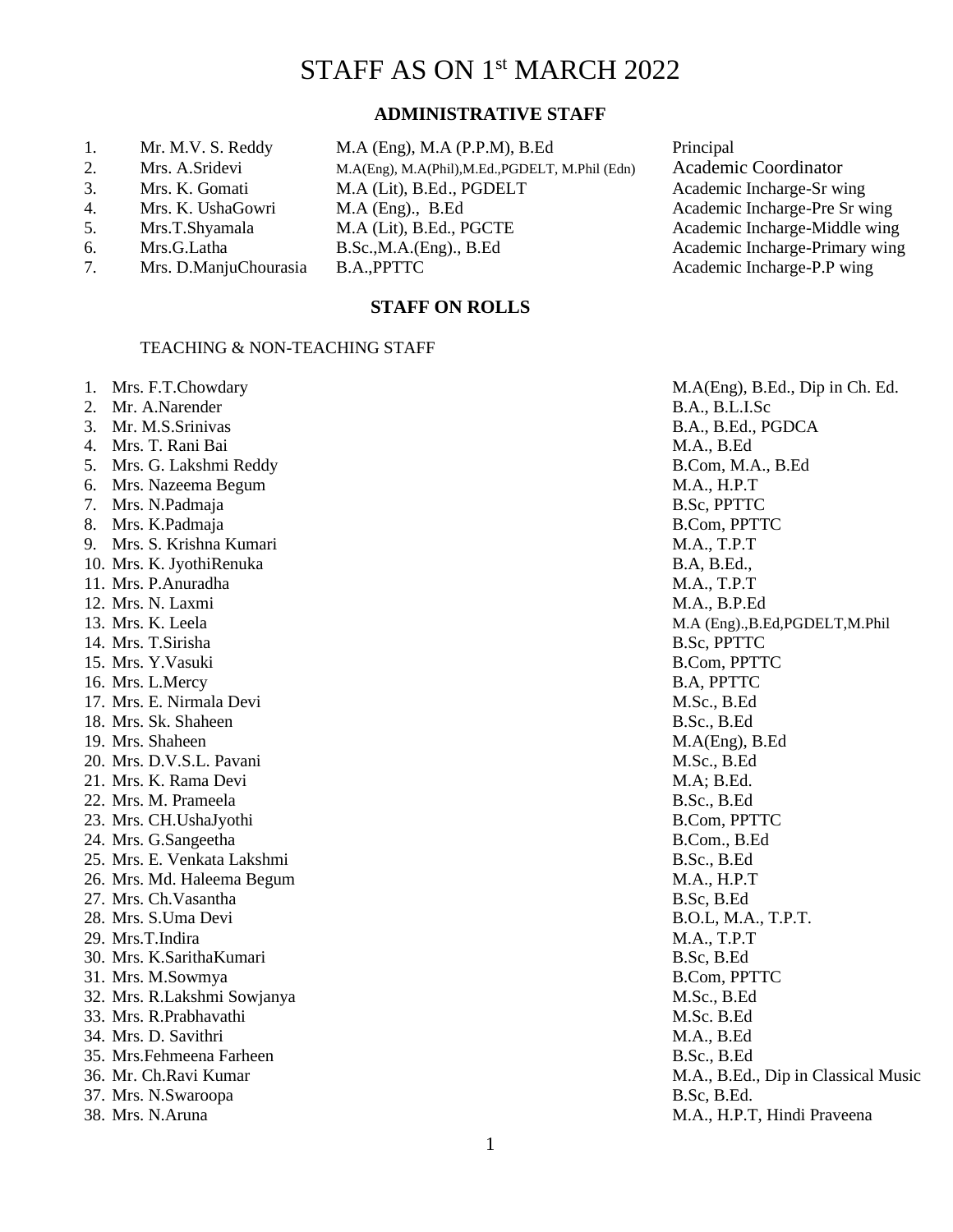| 39. Mrs. Takur Vasavi Singh  | M.A, PPTT              |
|------------------------------|------------------------|
| 40. Mr. Shaik Khaja          | M.Sc., B.Ec            |
| 41. Mr. T.Amarender          | M.A., B.E              |
| 42. Mr. B. Janak Singh       | Inter, U.G.            |
| 43. Mrs. A. Sushma Devi      | <b>MCA</b>             |
| 44. Mrs.M.Vani               | B.Sc., B.Ec            |
| 45. Mrs. R.T.DurgaBhavani    | M.A; B.Ed              |
| 46. Mrs.B.Rama Devi          | M.A (Tel).             |
| 47. Ms. Md.Nayeema Sulthana  | M.A., B.E <sub>0</sub> |
| 48. Mrs.SK.Saidani Begum     | M.A., M.S              |
| 49. Mrs.K.Parvathi           | M.A., PPT              |
| 50. Mrs.D.Madhavi            | B.A., PPT.             |
| 51. Mrs.A.Lakshmikala        | B.Sc., PPT             |
| 52. Mrs.S.Spandana           | B.Sc., PPT             |
| 53. Mrs.R.Harsha             | B.A., B.Ed             |
| 54. Mr.B.SrinivasaRao        | M.Sc., B.E             |
| 55. Mr.N.Rajesh              | M.A; B.EQ              |
| 56. Mrs.V.Jyoti              | M.Sc., MB.             |
| 57. Mrs. Syed Salma          | M.Com, M               |
| 58. Mrs.P.Nagamani           | M.A, PPTT              |
| 59. Mrs.R.V.N.Srujana        | M.Sc, PPT              |
| 60. Mrs. Md. Zainabh Begum   | M.Com., P              |
| 61. Mr.Shaik Mahaboob Bhasha | M.A, TTC.              |
| 62. Mr.K.Saikrishna Babu     | <b>MBA</b>             |
| 63. Mrs.A.S.L.Gayathry       | M.Sc, B.E              |
| 64. Mrs.A.Lakshmi Sabitha    | M.A, B.Ed              |
| 65. Mr.A.Veerabramendar      | M.Sc., B.E             |
| 66. Mrs.E.Naga Jyothi        | M.Sc., B.E             |
| 67. Mrs.V.Divya              | MBA, PPT               |
| 68. Mr. V.Pavan              | M.Sc., B.E             |
| 69. Mrs.G.Srilatha           | B.Tech, B.             |
| 70. Mr.Narendar Kumar Rai    | M.Com, B.              |
| 71. Mr.G.Saikrishna Rohith   | M.Sc., B.E             |
|                              |                        |

### COMPUTER SCIENCE DEPT

- 72. Ms. B.VishnuPriya M.Tech(C.Sc.E)
- 73. Ms. B.NavyaPreethi M.Tech(E.C.E)

#### **COUNSELLORS**

- 74. Dr. J. Nagaraju M.A., M.Sc.
- 

#### SUPPORTING STAFF

- 
- 
- 78. Mr.S.PavanKalyan Athletics Coach

M.A, PPTTC M.Sc.,B.Ed M.A., B.Ed. Inter, U.G.D.P.Ed B.Sc., B.Ed  $M.A; B.Ed.$ M.A (Tel)., M.A(Kuchipudi)  $M.A., B.Ed$ M.A., M.Sc., B.Ed. M.A., PPTTC B.A., PPTTC B.Sc., PPTTC B.Sc., PPTTC B.A., B.Ed M.Sc., B.Ed M.A; B.Ed M.Sc.,MBA; B.Ed M.Com, M.A,MBA, B.Ed M.A, PPTTC, TCC(Drawing) M.Sc, PPTTC M. Com., PPTTC, PGDCA M.A, TTC, Dip in Arts M.Sc, B.Ed. M.Sc., B.Ed M.Sc., B.Ed MBA, PPTTC M.Sc., B.Ed B.Tech, B.Ed M.Com, B.Ed M.Sc., B.Ed

75. Mrs. A.Sridevi M.A(Eng), M.A(Phil), M.Ed., PGDELT,M.Phil(Edn)

76. Mr.Md.Sayeduddin Javed B.C.A(Linux Server Admin) 77. Mr.Anwar Ali Chess Coach